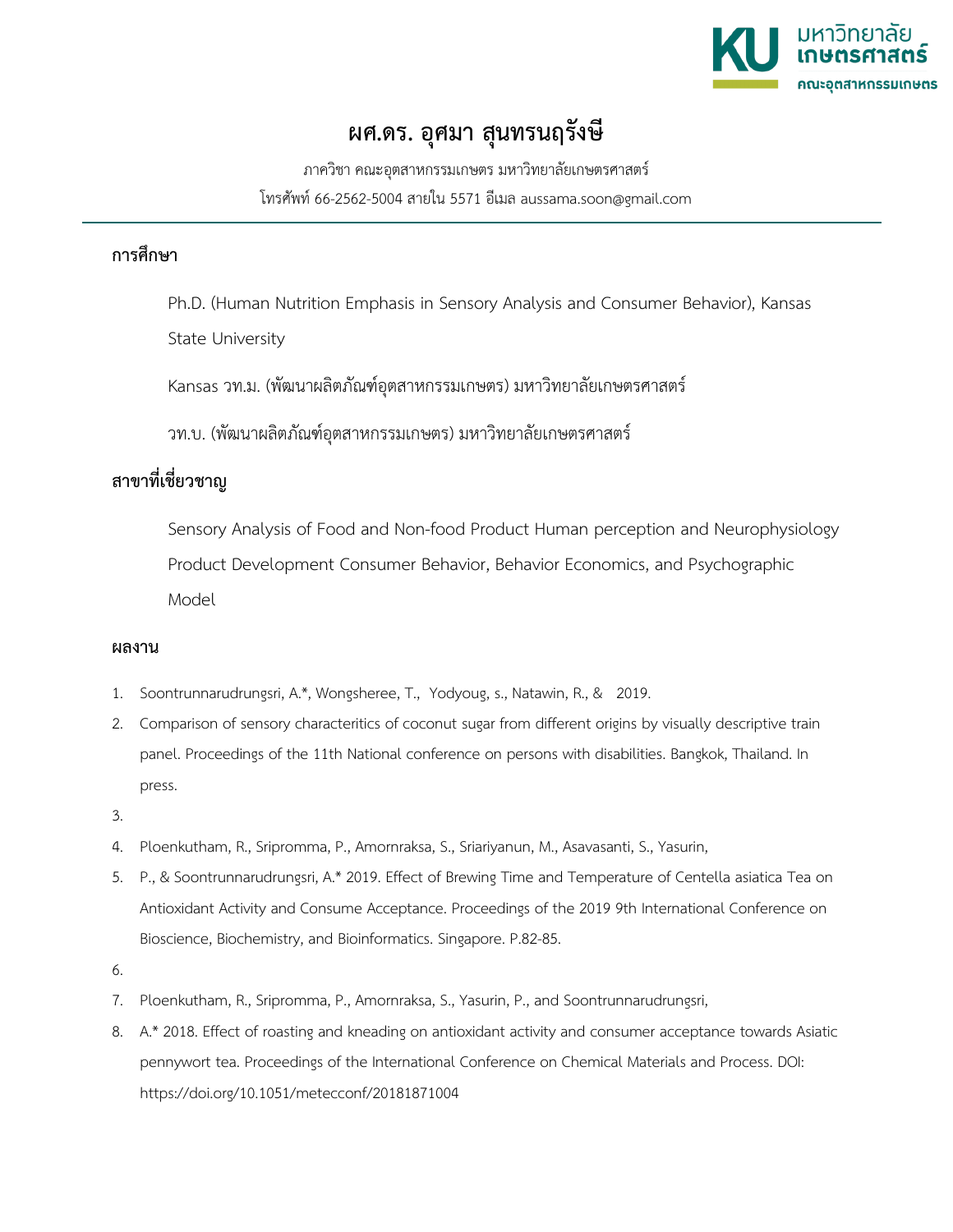

- 9.
- 10. Ketwaropaskul, B., Duangphakdee, O., & Soontrunnarudrungsri, A.\* 2018. Determination of the sensory characteristic of Thai honey using sorting technique with different groups of consumers. SPISE 2018. Danang, Vietnam, P.7-21.
- 11. Soontrunnarudrungsri, A.\*, Kantachan, T., Wangmanaopitak, S., & Wongsheree, T. (2018). Crispiness Measurement of Snacks by Visually Impaired People and Regular Eyesight People. Proceedings of the SPISE 2018. Danang, Vietnam. P53-60.
- 12.
- 13. Ketwaropaskul, B., Kantachan, T., Duangphakdee, O., & Soontrunnarudrungsri, A.\* 2017. Consumer Behavior and Acceptance Towards Different Unifloral Honey. Proceedings of the Food Innovation Asia Conference 2017. Bangkok, Thailand. P 86-94.
- 14. Kantachan, T., Soontrunnarudrungsri, A.\*, Wangmanaopitak., S., & Wongsheree, T. 2017. The Difference in Sorting of Cooked Rice by Visually Impaired People and Regular Eyesight People. Proceedings of the Food Innovation Asia Conference 2017.
- 15. Bangkok, Thailand. P 95-103.
- 16.
- 17. Kaewkeeree, W., Soontrunnarudrungsri, A.\*, and Chambers, E. 2016. Shelf-life study of mochi ice cream. Proceedings the 6th TIChE International Conference. P334-340.
- 18. Gandhes, P., & Soontrunnarudrungsri, A.\* 2014. Comparison of Acceptance Scores as A
- 19. Norm for Food and Non-Food Product: Case Study of Orange Juice and Body Lotion. Proceedings of the International Conference on Sustainable Global Agriculture and Food Security 2014, Bangkok, Thailand. P 40-46.
- 20.
- 21. Timberg, L., Koppel, K., Kuldjärv, R., Chambers E. IV, Soontrunnarudrungsri, A.,
- 22. Suwonsichon, S., Paalme, T. 2014. Seasoned sprat products acceptance in Estonia
- 23. and in Thailand. J. Aquatic Food Prod Technol. 23: 552-556.
- 24. Soontrunnarudrungsri, A.\*, Chambers, D., Chambers, E., & Ouppadissakul, C. 2014.
- 25. Comparison of Sensory Properties of Freshly Harvested and 1-Year Storage Thai Rice.
- 26. Food and Applied Bioscience Journal, 2 (1), 69-84.
- 27.
- 28. Tejo., V.K., & Sontrunnarudrungsri, A.\* 2013. Effect of color and flavor on the perceived